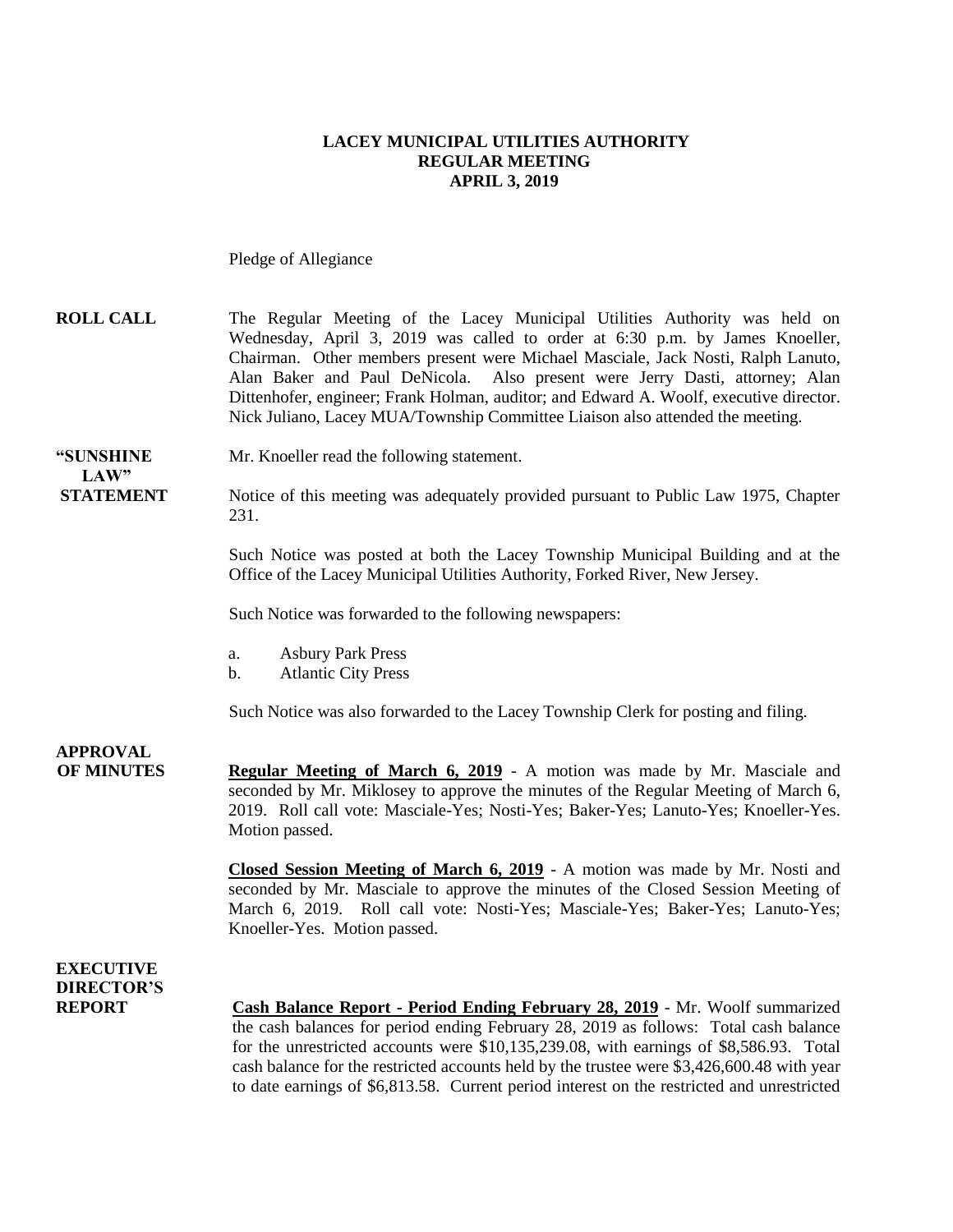accounts was \$15,400.51. Year-to-date earnings on all interest bearing accounts were \$32,980.69

**Proposed 2019 Rates** - There was discussion about the rates in regards to connection fees and adjustments to water and sewer service charges. After a lengthy discussion the consensus of the Board is to propose a reduction on the water and sewer service rates in the amount of \$80.00 a year, and increase the sewer connection fee by \$200.00.

Mr. Knoeller explained the reduction would be \$10.00 for water and \$10.00 for sewer per quarter for each user equating to \$80.00 per year.

Mr. DeNicola recommends a separate letter be given to each customer, possibly with their utility bill, informing them of the change and the reasons to be able to decrease the rates.

These proposals will be voted on at a rate hearing to be held at the May  $1<sup>st</sup>$  Board meeting.

A motion was made by Mr. Nosti and seconded by Mr. Lanuto authorizing advertisement for a rate hearing to be held May 1, 2019. Roll call vote: Nosti-Yes; Lanuto-Yes; Baker-Yes; Masciale-Yes; Knoeller-Yes. Motion passed.

# **BUSINESS**

**REPORT** The business report was submitted for review.

## **ENGINEER'S**

**REPORT Change Order No. 1 – TAB Group – Document Scanning** – On recommendation by the engineer, a motion was made by Mr. Nosti and seconded by Mr. Masciale to approve change order No. 1 representing a net contract decrease in the amount of \$4,222.35. Roll call vote: Nosti-Yes; Masciale-Yes; Baker-Yes; Lanuto-Yes; Knoeller-Yes. Motion passed.

> **New Administration Building** – Mr. Dittenhofer stated construction of the administration building is complete. A CO was issued by the Township, however, punch list items still remain with the contractor. Punch list items are on-going at this time.

> **Sanitary Sewer Clean and Televise** – Mr. Dittenhofer stated his office is preparing plans and specifications to have the three main sanitary sewer trunk lines cleaned and televised. The three locations will include the northern line at Bay Way extending west, the central line at Nautilus Boulevard extending south and the southern line at Beach Boulevard extending west.

> **Water Tank No. 1 Repainting** – Mr. Dittenhofer stated a tank inspection of the exterior and interior of the tank was performed on March 19, 2019. His office is currently preparing specifications for the repainting of the tank.

### **ATTORNEY'S**

**REPORT Rate Hearing 2019** - Mr. Dasti stated his office has been conferring with the executive director in preparation of the rate hearing.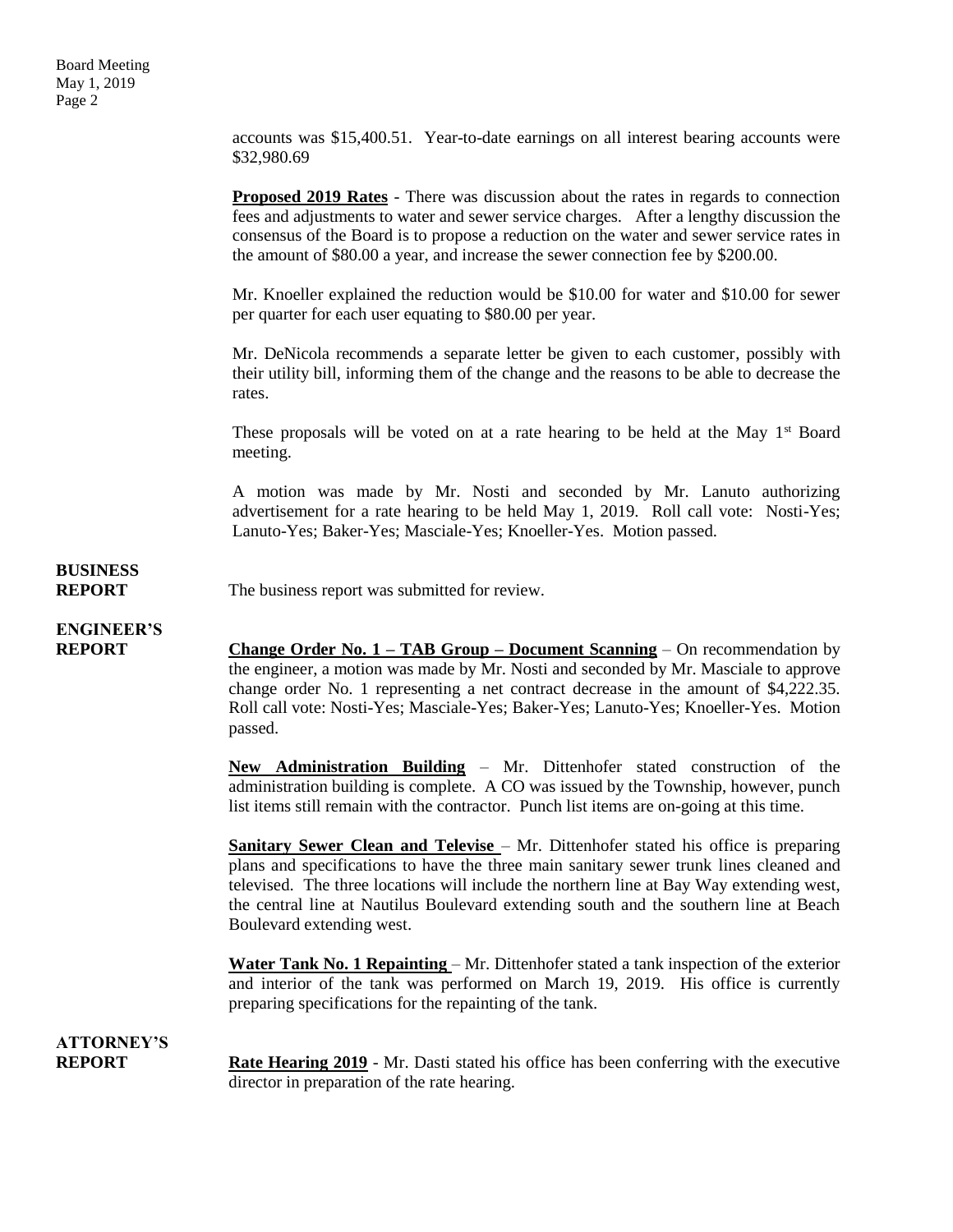Board Meeting May 1, 2019 Page 3

> **Toms River MUA Shared Service Agreement** – Mr. Dasti stated the Agreement has been finalized.

### **AUDITOR'S**

**REPORT Accountant's Status Report – Month Ended February 28, 2019** – Mr. Holman reported sewer revenues had a favorable variance for the month, unfavorable on water. Sewer and water expenses had a favorable variance for the month and year to date. Sewer user charges were favorable for the month, unfavorable on water.

### **CORRESPONDENCE**

There was no correspondence to discuss.

# **OLD**

**BUSINESS Resolution 2019-29 – Salary Increase** – Secretary Nosti executed Resolution 2019-29, memorializing action taken at the March 6, 2019 meeting, authorizing salary increase for executive director, Edward Woolf.

## **NEW**

**BUSINESS** There was no new business to discuss.

### **PUBLIC BUSINESS/**

**COMMENT** There was no public business/comment.

## **PAYMENT OF**

**VOUCHERS WHEREAS**, the members of the Lacey Municipal Utilities Authority carefully examined all vouchers presented for payment of claims;

> **NOW, THEREFORE, BE IT RESOLVED** by the Lacey Municipal Utilities Authority that:

> 1. Said vouchers in the sum of \$344,363.96 be and the same are hereby approved to be paid.

2. Said vouchers are listed on the attached computer check register.

A motion was made by Mr. Masciale and seconded by Mr. Nosti to adopt the above Resolution. Roll call vote: Masciale-Yes; Nosti-Yes; Baker-Yes; Lanuto-Yes; Knoeller-Yes. Motion passed.

**ADJOURNMENT** There being no further business to discuss, the meeting was adjourned at 7:05 p.m.

Respectfully submitted,

Michele Kennedy Executive Secretary